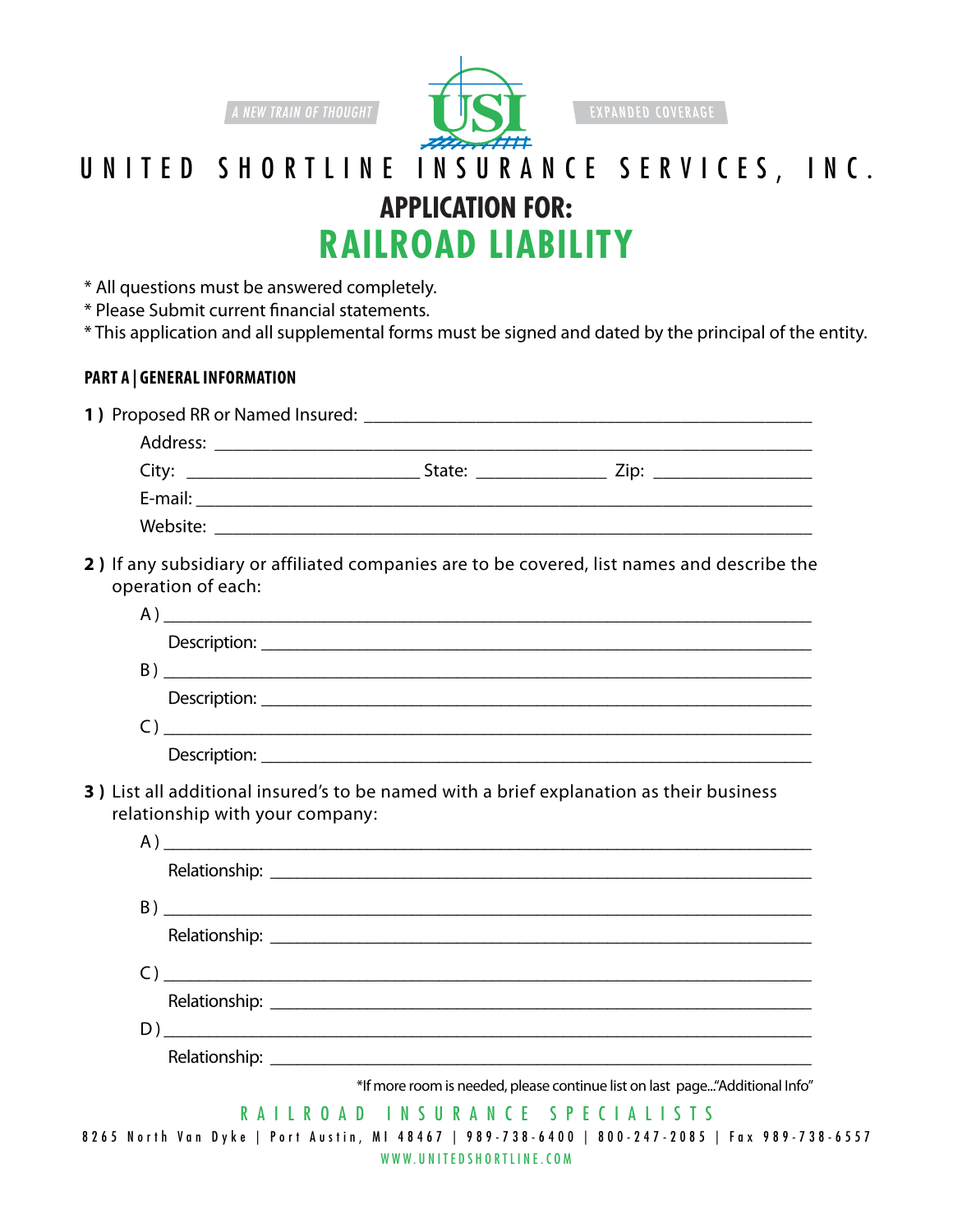

#### UNITED SHORTLINE INSURANCE SERVICES, INC.

4) List all locations of the proposed insured's operations (Offices, Terminals, etc.):

| Other |
|-------|
|       |
|       |
|       |
|       |
|       |
|       |
|       |
|       |
|       |
|       |
|       |
|       |
|       |
|       |
|       |

RAILROAD INSURANCE SPECIALISTS 8265 North Van Dyke | Port Austin, MI 48467 | 989-738-6400 | 800-247-2085 | Fax 989-738-6557 WWW.UNITEDSHORTLINE.COM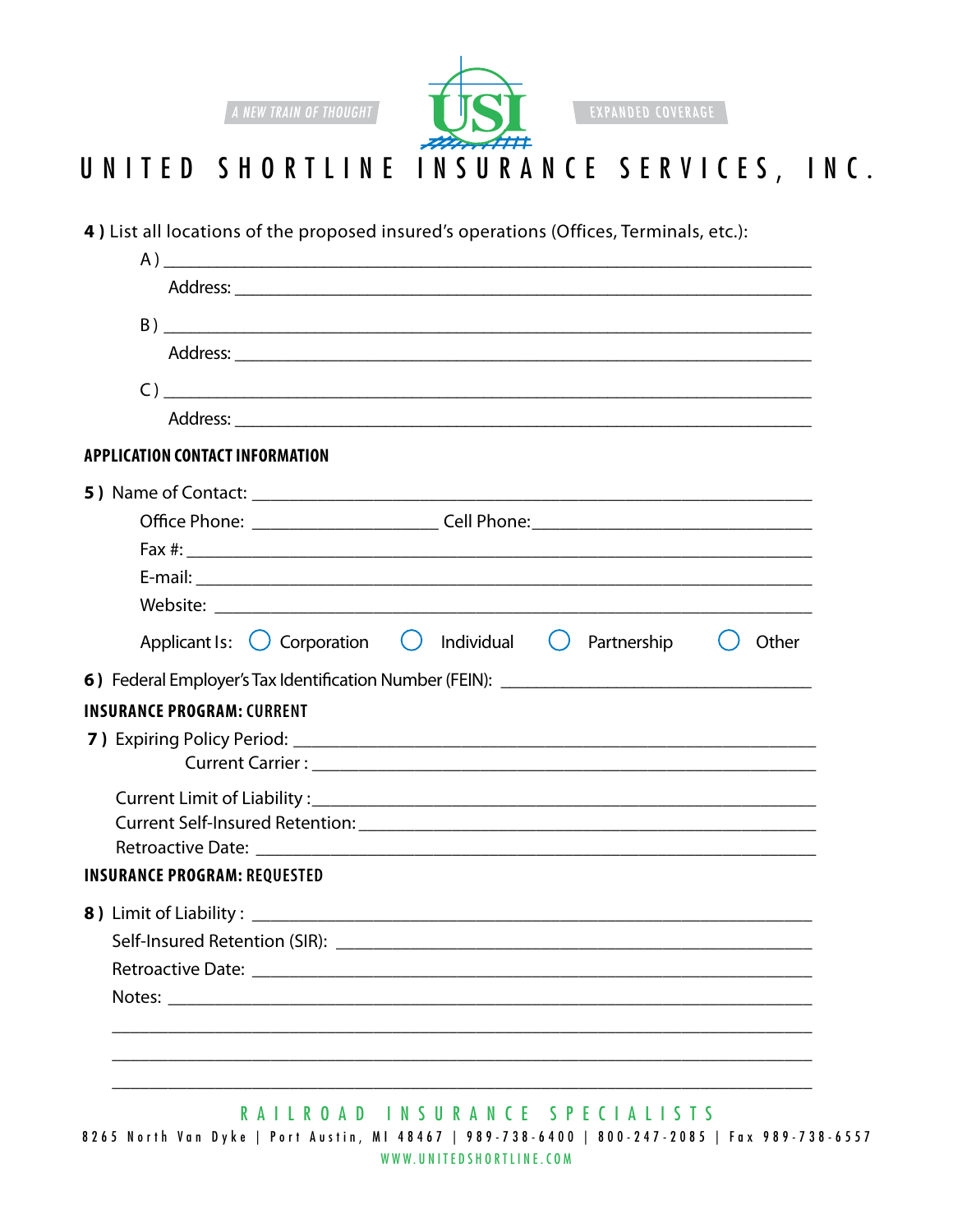

EXPANDED COVERAGE

## UNITED SHORTLINE INSURANCE SERVICES, INC.

| 9) Type of Proposed Insured Railroad and its Operation:<br>General Commodity Hauling () Excursion/Scenic                                                                                                                         |                                                                              | Switching | Other |
|----------------------------------------------------------------------------------------------------------------------------------------------------------------------------------------------------------------------------------|------------------------------------------------------------------------------|-----------|-------|
| <b>PART B   OPERATIONS INFORMATION:</b>                                                                                                                                                                                          |                                                                              |           |       |
| 10) General Description of the Applicant's Railroad Operations? (Please also include or attach any websites,<br>photos, brochures or other descriptive information concerning passenger and excursion operations, if applicable) |                                                                              |           |       |
| <b>11) Operating Figures:</b><br>A) Total Miles of Track:                                                                                                                                                                        |                                                                              |           |       |
| <b>B)</b> Miles of Track Out of Operation: ____________                                                                                                                                                                          |                                                                              |           |       |
| C) Miles of Yard Track / Branch Line: __________                                                                                                                                                                                 |                                                                              |           |       |
| <b>D)</b> Locomotives: Total #                                                                                                                                                                                                   |                                                                              |           |       |
|                                                                                                                                                                                                                                  | <b>Owned #</b> _____   Gas _____ Diesel _______ Steam ______ Electric ______ |           |       |
|                                                                                                                                                                                                                                  | Leased # ____   Gas ____ Diesel ______ Steam _____ Electric _____            |           |       |
|                                                                                                                                                                                                                                  | <b>Rented #</b>   Gas   Diesel   Steam   Electric                            |           |       |
| E) Passenger Cars: Total #__________(Please a Provide a Description of Passenger Cars (attach as needed.)                                                                                                                        |                                                                              |           |       |
| <b>F)</b> Trains Operated per Week:                                                                                                                                                                                              |                                                                              |           |       |
| G) Average # of Cars per Train: $\qquad \qquad$ H) Max # of Cars per Train:                                                                                                                                                      |                                                                              |           |       |
|                                                                                                                                                                                                                                  |                                                                              |           |       |
| K) Average Speed:                                                                                                                                                                                                                | L) Maximum Speed: ________________                                           |           |       |
| M) Carloads per Year:                                                                                                                                                                                                            | <b>N)</b> Foreign Rolling Stock per Year:                                    |           |       |
| <b>O)</b> # of Crew Members / Employees per Train:                                                                                                                                                                               |                                                                              |           |       |
| RAILROAD INSURANCE SPECIALISTS<br>8265 North Van Dyke   Port Austin, MI 48467   989-738-6400   800-247-2085   Fax 989-738-6557                                                                                                   | WWW.UNITEDSHORTLINE.COM                                                      |           |       |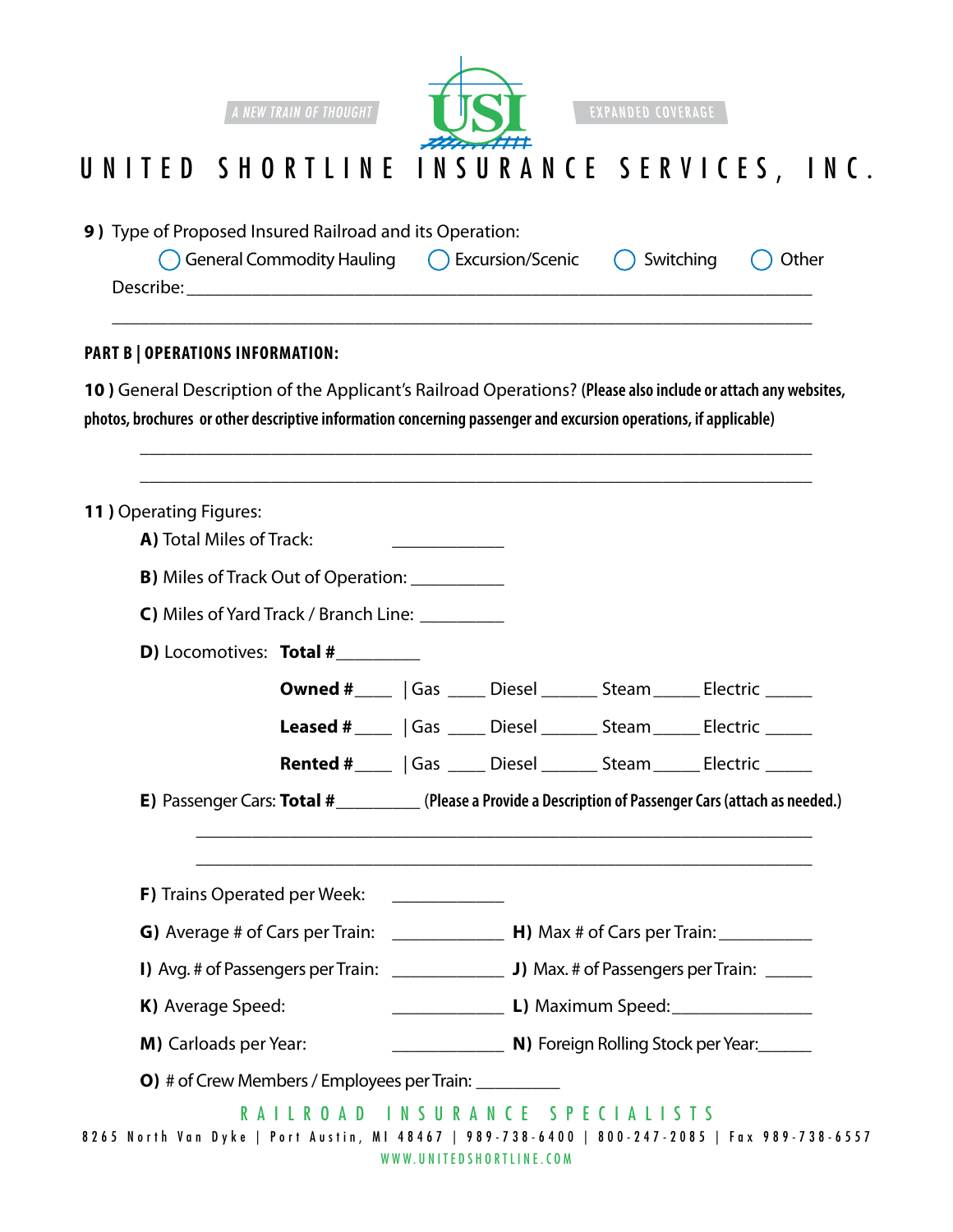

**EXPANDED COVERAGE** 

## UNITED SHORTLINE INSURANCE SERVICES, INC.

| 12) Are there any night operations?<br>*If yes, provide a brief description:                                                                                                                                                                            | Yes | Νo                                                |
|---------------------------------------------------------------------------------------------------------------------------------------------------------------------------------------------------------------------------------------------------------|-----|---------------------------------------------------|
| 13) Do you maintain any storage and/or trans loading facilities? () Yes<br>*If yes, provide a brief description:                                                                                                                                        |     | No                                                |
| 14) Does Insured have any passenger operations?<br>*If so, how many passengers ride annually?                                                                                                                                                           | Yes | No.                                               |
| 15) Does Insured operate a seasonal railroad?<br>*If so, please describe operating season: ____                                                                                                                                                         | Yes | No.                                               |
| 16) Are any "test" runs required prior to the season?                                                                                                                                                                                                   | Yes | No                                                |
| 17) Are special theme rides or events conducted?<br>*If so, please describe operating season:                                                                                                                                                           | Yes | No                                                |
| 18) Does the Insured have any other rides or amusements?<br>*If so, please describe and attach any brochures, pictures, layout, etc _                                                                                                                   | Yes | No                                                |
| 19) Who performs the inspection & maintenance of other rides & amusements:                                                                                                                                                                              |     | *Please attach copies of most recent inspections. |
| 20) Does the Insured have any structures or buildings allowing public occupancy? *Please Briefly Describe<br><b>No</b><br>Yes<br><u> 1989 - Johann Stoff, deutscher Stoffen und der Stoffen und der Stoffen und der Stoffen und der Stoffen und der</u> |     |                                                   |
| 21 ) Does the Insured have any structures or buildings where public IS NOT permitted? *Please Briefly Describe<br>$\bigcap$ No $\Box$<br>() Yes                                                                                                         |     |                                                   |
| 22) Does the Insured sell, serve or give liquor / alcoholic beverages either on their trains or at their facilities?<br>◯ No * if so, please fill out & attach liquor liability coverage supplemental form<br>Yes                                       |     |                                                   |

www.UnitedShortline.com 8265 North Van Dyke | Port Austin, MI 48467 | 989-738-6400 | 800-247-2085 | Fax 989-738-6557 RAILROAD IN SURANCE SPECIALISTS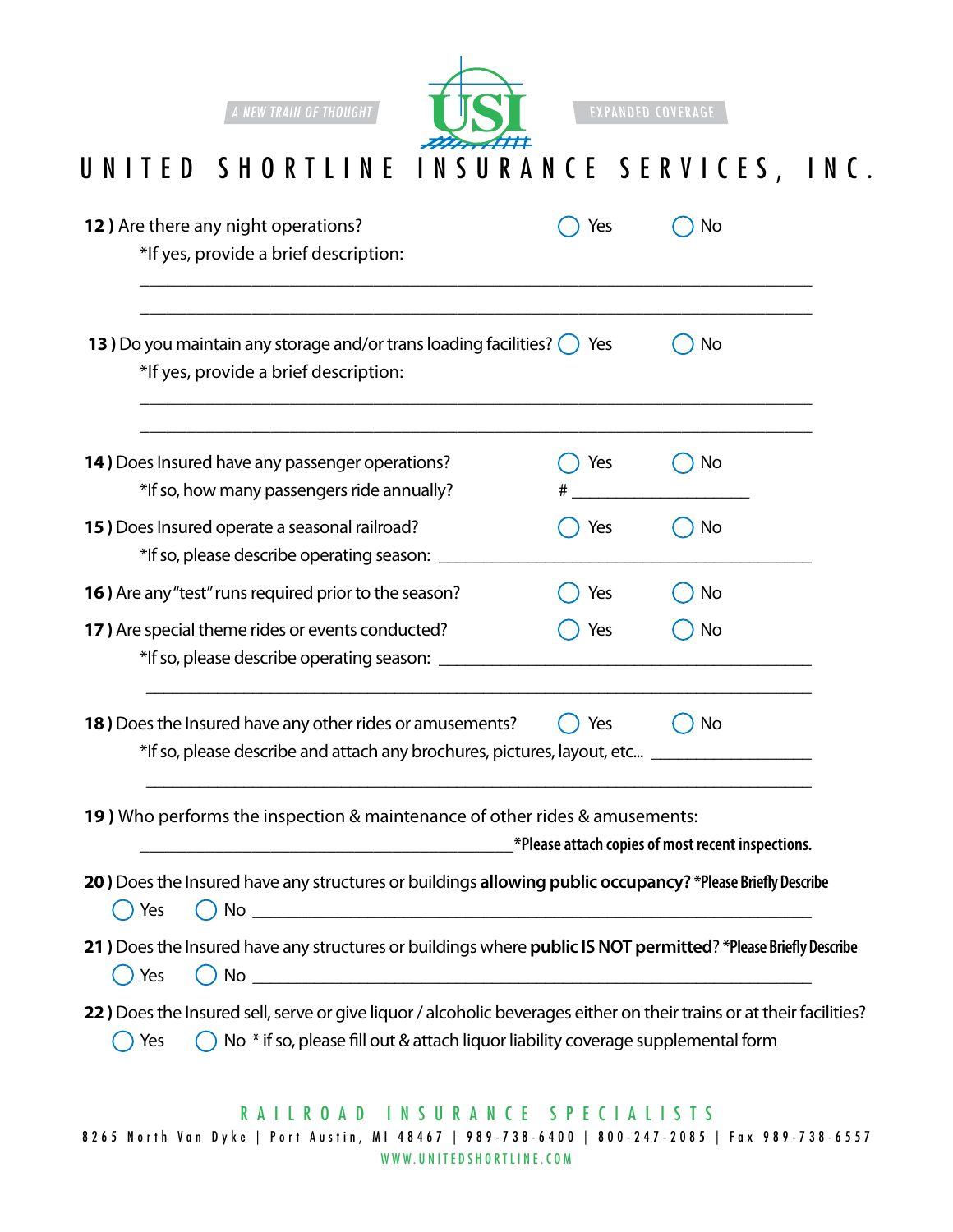

### UNITED SHORTLINE INSURANCE SERVICES, INC.

**23 )** List revenues for the last two years and an estimate for the upcoming year:

|                                                                                     | <b>Gross Revenues</b>  | <b>Freight Revenues</b>                                                                                                                                                                                                                                                                                                             | Passenger Revenues (Ticket Sales Only)                                                                                                                                                                                                                                                                                              |
|-------------------------------------------------------------------------------------|------------------------|-------------------------------------------------------------------------------------------------------------------------------------------------------------------------------------------------------------------------------------------------------------------------------------------------------------------------------------|-------------------------------------------------------------------------------------------------------------------------------------------------------------------------------------------------------------------------------------------------------------------------------------------------------------------------------------|
|                                                                                     |                        |                                                                                                                                                                                                                                                                                                                                     |                                                                                                                                                                                                                                                                                                                                     |
| Estimate for Current Year $\begin{array}{ccc} \xi & \xi & \xi & \xi \\ \end{array}$ |                        |                                                                                                                                                                                                                                                                                                                                     |                                                                                                                                                                                                                                                                                                                                     |
| <b>Actual for Prior Year</b>                                                        |                        |                                                                                                                                                                                                                                                                                                                                     | $\frac{1}{2}$ $\frac{1}{2}$ $\frac{1}{2}$ $\frac{1}{2}$ $\frac{1}{2}$ $\frac{1}{2}$ $\frac{1}{2}$ $\frac{1}{2}$ $\frac{1}{2}$ $\frac{1}{2}$ $\frac{1}{2}$ $\frac{1}{2}$ $\frac{1}{2}$ $\frac{1}{2}$ $\frac{1}{2}$ $\frac{1}{2}$ $\frac{1}{2}$ $\frac{1}{2}$ $\frac{1}{2}$ $\frac{1}{2}$ $\frac{1}{2}$ $\frac{1}{2}$                 |
| <b>PART C   RIGHT OF WAY INFORMATION:</b>                                           |                        |                                                                                                                                                                                                                                                                                                                                     |                                                                                                                                                                                                                                                                                                                                     |
| 24) Miles of Track:                                                                 |                        |                                                                                                                                                                                                                                                                                                                                     |                                                                                                                                                                                                                                                                                                                                     |
|                                                                                     |                        |                                                                                                                                                                                                                                                                                                                                     |                                                                                                                                                                                                                                                                                                                                     |
|                                                                                     |                        |                                                                                                                                                                                                                                                                                                                                     |                                                                                                                                                                                                                                                                                                                                     |
|                                                                                     |                        |                                                                                                                                                                                                                                                                                                                                     |                                                                                                                                                                                                                                                                                                                                     |
|                                                                                     |                        |                                                                                                                                                                                                                                                                                                                                     | *If more room is needed, please continue list on last page"Additional Info"                                                                                                                                                                                                                                                         |
| 25 ) General Condition of Track:                                                    |                        |                                                                                                                                                                                                                                                                                                                                     |                                                                                                                                                                                                                                                                                                                                     |
|                                                                                     | Fair<br>$\overline{C}$ | ◯ Excellent<br>Good                                                                                                                                                                                                                                                                                                                 |                                                                                                                                                                                                                                                                                                                                     |
| Poor<br>$^{\rm (+)}$                                                                |                        |                                                                                                                                                                                                                                                                                                                                     |                                                                                                                                                                                                                                                                                                                                     |
|                                                                                     |                        |                                                                                                                                                                                                                                                                                                                                     |                                                                                                                                                                                                                                                                                                                                     |
| 26a ) Do other railroads operate over your tracks?                                  |                        | Yes                                                                                                                                                                                                                                                                                                                                 | No                                                                                                                                                                                                                                                                                                                                  |
|                                                                                     |                        |                                                                                                                                                                                                                                                                                                                                     | If yes, list the Railroads and Attach Copies of Interchange and/or Trackage Rights Agreement:                                                                                                                                                                                                                                       |
|                                                                                     |                        |                                                                                                                                                                                                                                                                                                                                     |                                                                                                                                                                                                                                                                                                                                     |
|                                                                                     |                        |                                                                                                                                                                                                                                                                                                                                     |                                                                                                                                                                                                                                                                                                                                     |
|                                                                                     |                        | $\overline{C}$ ) and $\overline{C}$ and $\overline{C}$ and $\overline{C}$ and $\overline{C}$ and $\overline{C}$ and $\overline{C}$ and $\overline{C}$ and $\overline{C}$ and $\overline{C}$ and $\overline{C}$ and $\overline{C}$ and $\overline{C}$ and $\overline{C}$ and $\overline{C}$ and $\overline{C}$ and $\overline{C}$ an |                                                                                                                                                                                                                                                                                                                                     |
| 26b) Do you operate over track owned by others?                                     |                        | Yes                                                                                                                                                                                                                                                                                                                                 | No                                                                                                                                                                                                                                                                                                                                  |
|                                                                                     |                        |                                                                                                                                                                                                                                                                                                                                     | If yes, list the Railroads and Attach Copies of Interchange and/or Trackage Rights Agreement:                                                                                                                                                                                                                                       |
|                                                                                     |                        |                                                                                                                                                                                                                                                                                                                                     |                                                                                                                                                                                                                                                                                                                                     |
|                                                                                     |                        |                                                                                                                                                                                                                                                                                                                                     |                                                                                                                                                                                                                                                                                                                                     |
|                                                                                     |                        |                                                                                                                                                                                                                                                                                                                                     | $\overline{C}$ ) and $\overline{C}$ and $\overline{C}$ and $\overline{C}$ and $\overline{C}$ and $\overline{C}$ and $\overline{C}$ and $\overline{C}$ and $\overline{C}$ and $\overline{C}$ and $\overline{C}$ and $\overline{C}$ and $\overline{C}$ and $\overline{C}$ and $\overline{C}$ and $\overline{C}$ and $\overline{C}$ an |
| 27 ) Bridges crossed by your line:                                                  |                        |                                                                                                                                                                                                                                                                                                                                     |                                                                                                                                                                                                                                                                                                                                     |
|                                                                                     |                        |                                                                                                                                                                                                                                                                                                                                     |                                                                                                                                                                                                                                                                                                                                     |
|                                                                                     |                        |                                                                                                                                                                                                                                                                                                                                     |                                                                                                                                                                                                                                                                                                                                     |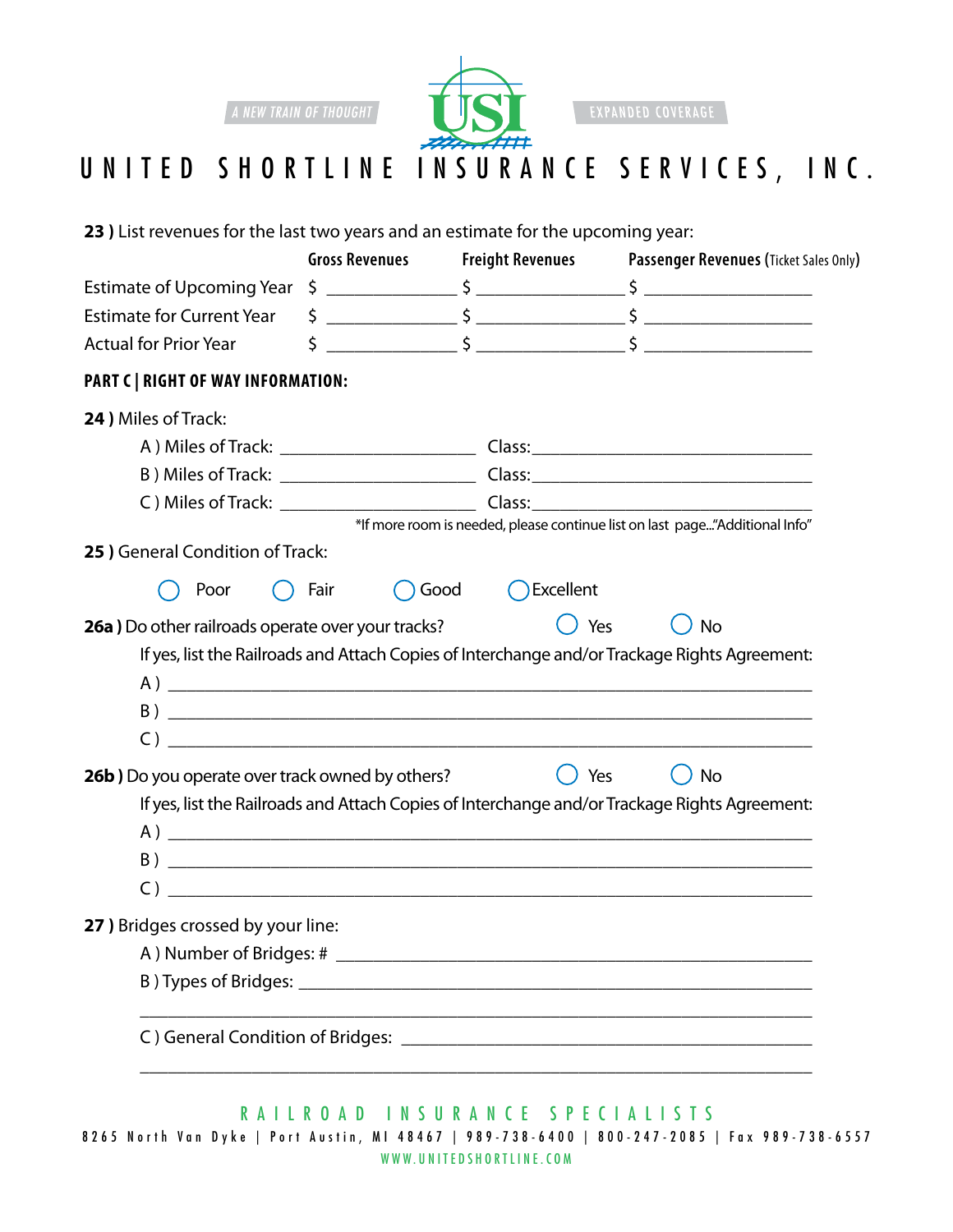

**EXPANDED COVERAGE** 

## UNITED SHORTLINE INSURANCE SERVICES, INC.

| 28 ) Crossings:                                                                                      |                         |                                                                                              |
|------------------------------------------------------------------------------------------------------|-------------------------|----------------------------------------------------------------------------------------------|
| Total # of Crossings:                                                                                |                         |                                                                                              |
| Total # of Non-Protected:                                                                            |                         |                                                                                              |
| Total # with Crossbucks:                                                                             |                         |                                                                                              |
| Total # with Gate/Flashers:                                                                          |                         |                                                                                              |
| 29) Maintenance:                                                                                     |                         |                                                                                              |
|                                                                                                      |                         | Maintenance of Way Expenditure: Current Year \$ ___________________ Last Year \$             |
|                                                                                                      |                         | Maint. of Equipment Expenditure: Current Year \$ ________________ Last Year \$ ___________   |
| 30) Who is responsible for maintenance of way and maintenance of equipment?                          |                         |                                                                                              |
| Maintenance of Way:                                                                                  |                         | Employees % _______________Contractor % ______________                                       |
|                                                                                                      |                         | Maintenance of Equipment: Employees % _______________Contractor % ______________             |
| 31) Describe any rehabilitation work currently done or planned for the upcoming year:                |                         |                                                                                              |
|                                                                                                      |                         |                                                                                              |
|                                                                                                      |                         |                                                                                              |
|                                                                                                      |                         |                                                                                              |
|                                                                                                      |                         |                                                                                              |
|                                                                                                      |                         |                                                                                              |
|                                                                                                      |                         |                                                                                              |
|                                                                                                      |                         |                                                                                              |
| 34) Are there any slow orders and/or FRA waivers in effect?                                          |                         | $()$ Yes<br>No                                                                               |
|                                                                                                      |                         |                                                                                              |
|                                                                                                      |                         |                                                                                              |
|                                                                                                      |                         |                                                                                              |
|                                                                                                      |                         |                                                                                              |
|                                                                                                      |                         |                                                                                              |
| 35) In the last three years have you been fined by the FRA or EPA for any track, operating practices |                         |                                                                                              |
| equipment or hazardous material violations?                                                          |                         | Yes<br>No                                                                                    |
|                                                                                                      |                         | * If yes, provide details including a copy of the citation, description of medical action    |
|                                                                                                      |                         |                                                                                              |
|                                                                                                      |                         |                                                                                              |
|                                                                                                      |                         | *If more room is needed, please continue list on last page"Additional Info"                  |
| R A I I R O A D                                                                                      |                         | INSURANCE SPECIALISTS                                                                        |
|                                                                                                      |                         | 8265 North Van Dyke   Port Austin, MI 48467   989-738-6400   800-247-2085   Fax 989-738-6557 |
|                                                                                                      | WWW.UNITEDSHORTLINE.COM |                                                                                              |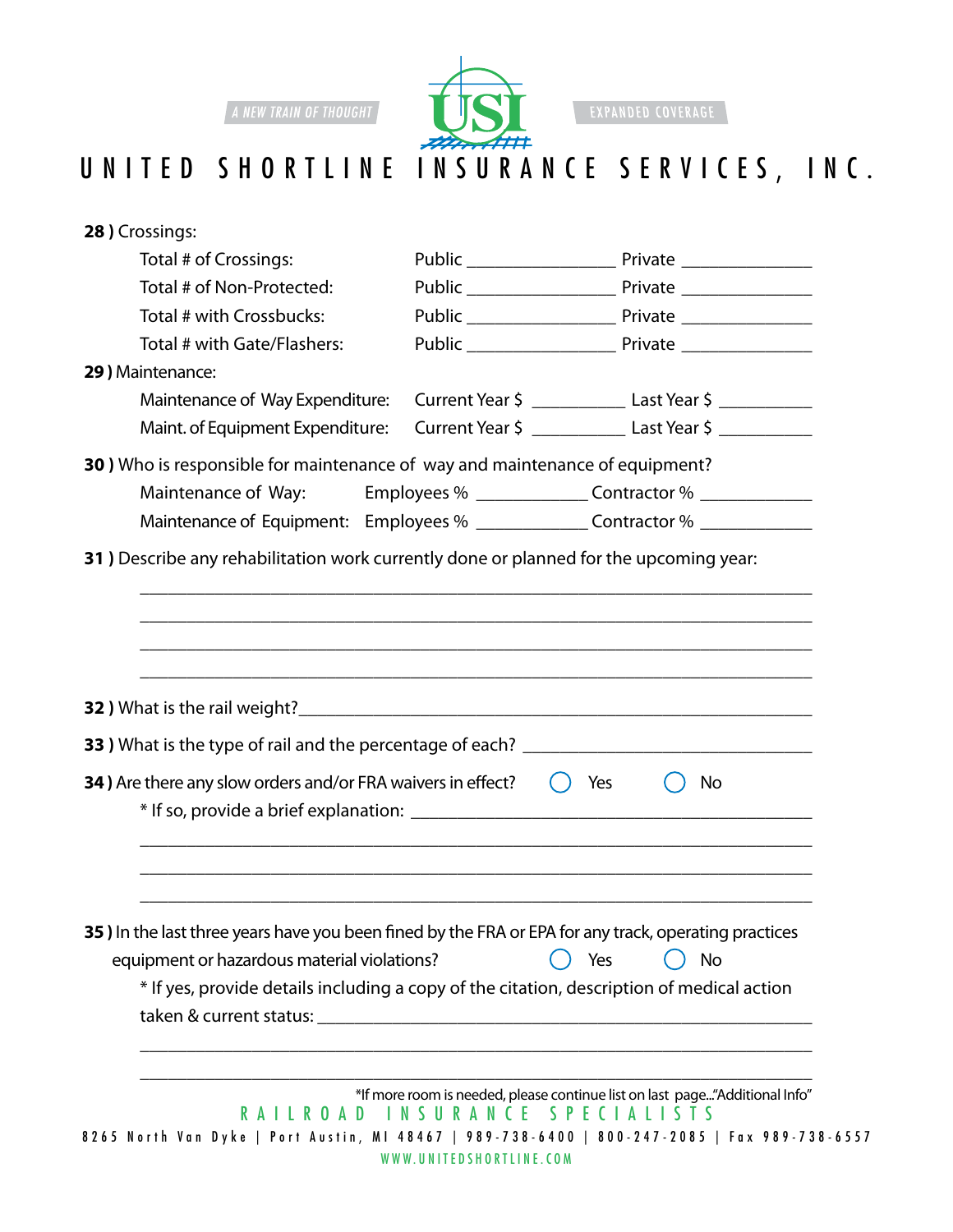

EXPANDED COVERAGE

### UNITED SHORTLINE INSURANCE SERVICES, INC.

\_\_\_\_\_\_\_\_\_\_\_\_\_\_\_\_\_\_\_\_\_\_\_\_\_\_\_\_\_\_\_\_\_\_\_\_\_\_\_\_\_\_\_\_\_\_\_\_\_\_\_\_\_\_\_\_\_\_\_\_\_\_\_\_\_\_\_\_\_\_\_\_\_\_\_\_\_\_ \_\_\_\_\_\_\_\_\_\_\_\_\_\_\_\_\_\_\_\_\_\_\_\_\_\_\_\_\_\_\_\_\_\_\_\_\_\_\_\_\_\_\_\_\_\_\_\_\_\_\_\_\_\_\_\_\_\_\_\_\_\_\_\_\_\_\_\_\_\_\_\_\_\_\_\_\_\_

\_\_\_\_\_\_\_\_\_\_\_\_\_\_\_\_\_\_\_\_\_\_\_\_\_\_\_\_\_\_\_\_\_\_\_\_\_\_\_\_\_\_\_\_\_\_\_\_\_\_\_\_\_\_\_\_\_\_\_\_\_\_\_\_\_\_\_\_\_\_\_\_\_\_\_\_\_\_ \_\_\_\_\_\_\_\_\_\_\_\_\_\_\_\_\_\_\_\_\_\_\_\_\_\_\_\_\_\_\_\_\_\_\_\_\_\_\_\_\_\_\_\_\_\_\_\_\_\_\_\_\_\_\_\_\_\_\_\_\_\_\_\_\_\_\_\_\_\_\_\_\_\_\_\_\_\_

|  |  | <b>PART D   ROLLING STOCK &amp; CARGO INFORMATION: (IF APPLICABLE)</b> |  |
|--|--|------------------------------------------------------------------------|--|
|--|--|------------------------------------------------------------------------|--|

**36 )** List commodities hauled and the annual number of carloads for each:

**37 )** List hazardous materials, chemicals or explosives and number of carloads for each:

| 38) Do you have designated rules and rule testing pertaining to the handling of hazardous materials |                              |  |
|-----------------------------------------------------------------------------------------------------|------------------------------|--|
| in your handbook?                                                                                   | $\bigcirc$ Yes $\bigcirc$ No |  |

\_\_\_\_\_\_\_\_\_\_\_\_\_\_\_\_\_\_\_\_\_\_\_\_\_\_\_\_\_\_\_\_\_\_\_\_\_\_\_\_\_\_\_\_\_\_\_\_\_\_\_\_\_\_\_\_\_\_\_\_\_\_\_\_\_\_\_\_\_\_\_\_\_\_\_

\_\_\_\_\_\_\_\_\_\_\_\_\_\_\_\_\_\_\_\_\_\_\_\_\_\_\_\_\_\_\_\_\_\_\_\_\_\_\_\_\_\_\_\_\_\_\_\_\_\_\_\_\_\_\_\_\_\_\_\_\_\_\_\_\_\_\_\_\_\_\_\_\_\_\_\_\_\_

| *If so, how are these rules enforced? |  |
|---------------------------------------|--|
|                                       |  |

**39 )** Who conducts the railroad's inspection of hazardous material cars received at interchange?

\_\_\_\_\_\_\_\_\_\_\_\_\_\_\_\_\_\_\_\_\_\_\_\_\_\_\_\_\_\_\_\_\_\_\_\_\_\_\_\_\_\_\_\_\_\_\_\_\_\_\_\_\_\_\_\_\_\_\_\_\_\_\_\_\_\_\_\_\_\_\_\_\_\_\_

#### **PART E | Personnel Information:**

| 40) How long has the company been run by current senior management?                                                                                |  |  |
|----------------------------------------------------------------------------------------------------------------------------------------------------|--|--|
| 41) Does your company participate in any of the following employee benefit programs?                                                               |  |  |
| $\bigcap_{k=1}^{\infty}$ None $\bigcap_{k=1}^{\infty}$ Hollingurance $\bigcap_{k=1}^{\infty}$ If a Incurance $\bigcap_{k=1}^{\infty}$ Morkers Comp |  |  |

|                            | (C) None (C) Health Insurance (C) Life Insurance (C) Workers Comp (C) Disability |  |  |
|----------------------------|----------------------------------------------------------------------------------|--|--|
| $\bigcirc$ Other: Describe |                                                                                  |  |  |

**42 )** List gross payrolls & # of employees for the last 2 years including an estimate for upcoming year:

|                                                                                          | <b>Gross Payroll</b> | # of Employees          | # of Volunteers                                                                              |
|------------------------------------------------------------------------------------------|----------------------|-------------------------|----------------------------------------------------------------------------------------------|
|                                                                                          |                      |                         | $\#$ and $\#$ and $\#$ and $\#$                                                              |
| <b>Estimate for Current Year</b>                                                         |                      |                         | $\begin{array}{ccc} \textsf{S} & & \textsf{#} \end{array}$                                   |
| Actual for Prior Year                                                                    |                      |                         |                                                                                              |
| 43) Are all your engineers licensed and certified?                                       |                      | Yes                     | No.                                                                                          |
| 44) Do you have a written efficiency testing program in place to ensure rule compliance? |                      |                         |                                                                                              |
|                                                                                          |                      | Yes                     | No                                                                                           |
|                                                                                          |                      |                         |                                                                                              |
|                                                                                          |                      |                         | 8265 North Van Dyke   Port Austin, MI 48467   989-738-6400   800-247-2085   Fax 989-738-6557 |
|                                                                                          |                      | WWW.UNITEDSHORTLINE.COM |                                                                                              |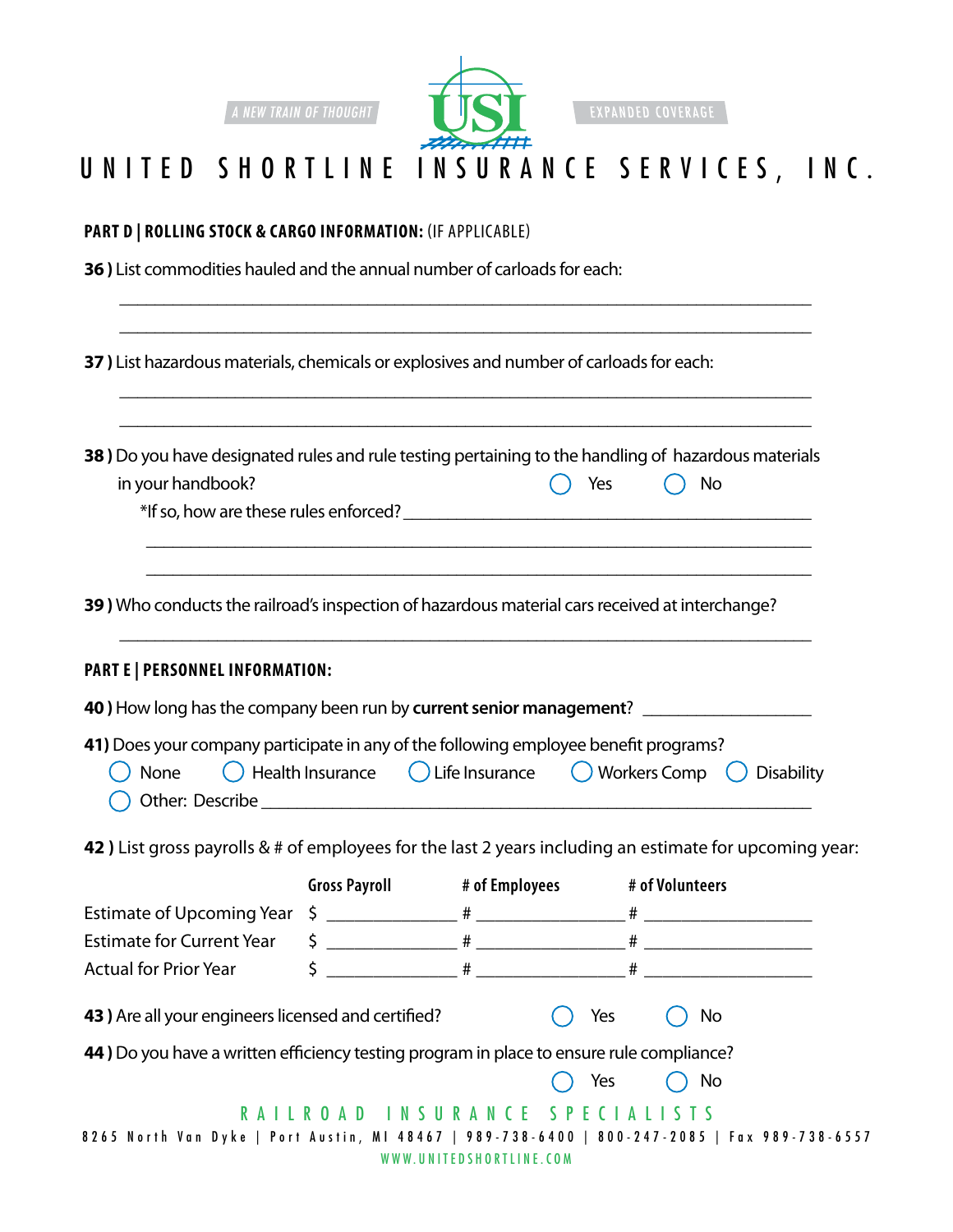

**EXPANDED COVERAGE** 

# UNITED SHORTLINE INSURANCE SERVICES, INC.

|                                     | 45 ) Do you hold safety and job training classes?                                                                                                                                                                                         |                                                 | Yes                                          | No |
|-------------------------------------|-------------------------------------------------------------------------------------------------------------------------------------------------------------------------------------------------------------------------------------------|-------------------------------------------------|----------------------------------------------|----|
|                                     | How many classes per year? __________                                                                                                                                                                                                     |                                                 |                                              |    |
|                                     | Are classes mandatory for all employees?                                                                                                                                                                                                  |                                                 | Yes                                          | No |
|                                     | 46) Please check all pre placement requirements used in the hiring process:<br><b>Physical Fitness</b><br>Drug and Alcohol Test<br>Random Drug Testing After Hire<br>Certification for Specific Job<br><b>Re-Certification After Hire</b> |                                                 |                                              |    |
| 47 ) Do you employee armed guards:  |                                                                                                                                                                                                                                           |                                                 | Yes                                          | No |
| <b>PART F   CLAIMS INFORMATION:</b> |                                                                                                                                                                                                                                           |                                                 |                                              |    |
| 48) Derailments:<br>Year<br>#       | For the last three years, provide the number of derailments:<br>Number of Derailments FRA Reportable<br>#_______________<br>$\frac{+}{+}$<br>49) Please list any other incidents or claims you have had in the past five years:           | #_____________________<br>$\frac{+}{+}$<br>$\#$ | FRA Non-Reportable<br>$\#$ and $\#$ and $\#$ |    |
|                                     | 50) Does your company have a written claim handling procedures?<br>51) Who is the contact person for claims handling?                                                                                                                     |                                                 | Yes                                          | No |
|                                     |                                                                                                                                                                                                                                           |                                                 |                                              |    |
|                                     | RAILROAD INSURANCE SPECIALISTS<br>8265 North Van Dyke   Port Austin, MI 48467   989-738-6400   800-247-2085   Fax 989-738-6557                                                                                                            | WWW.UNITEDSHORTLINE.COM                         |                                              |    |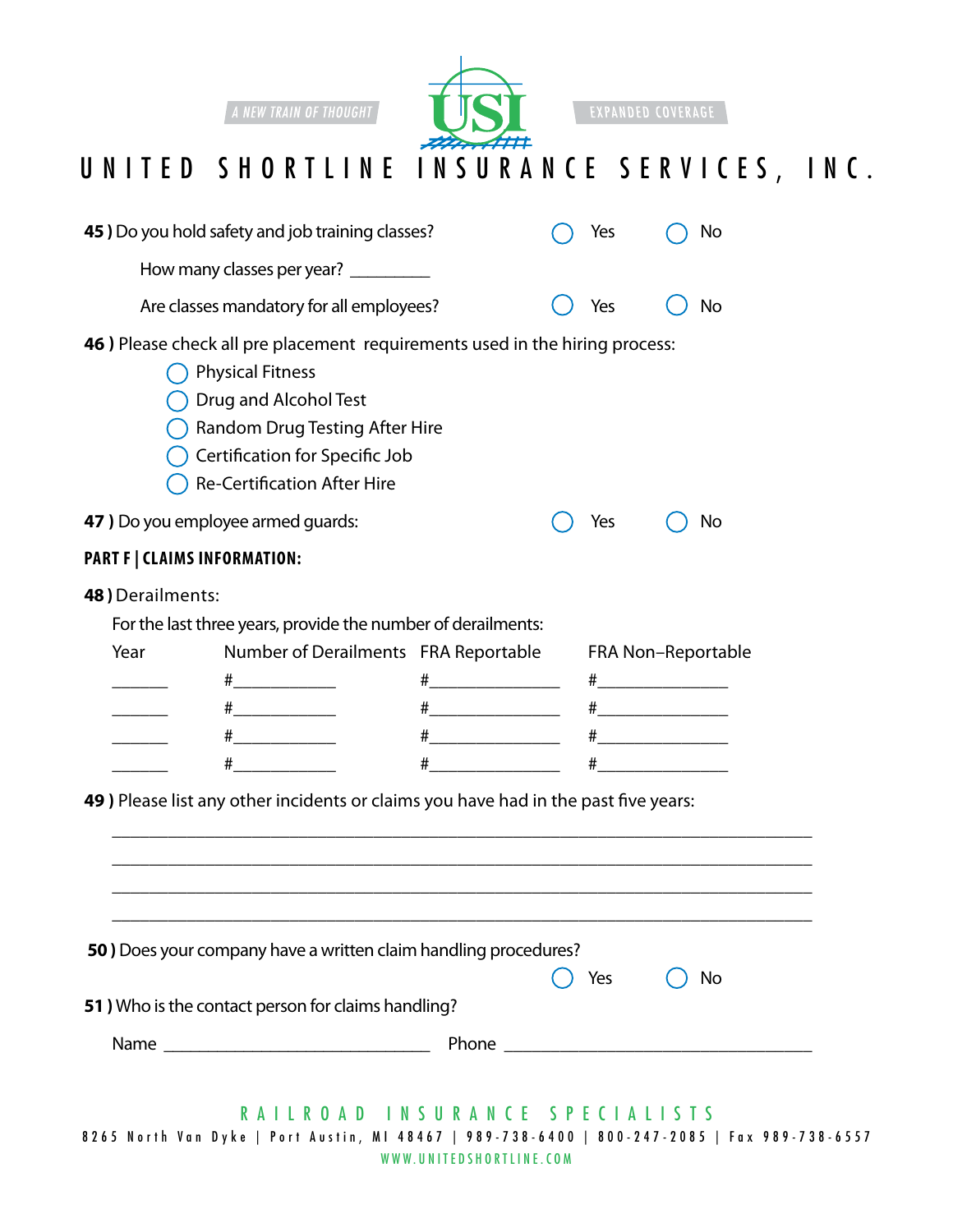

**EXPANDED COVERAGE** 

## UNITED SHORTLINE INSURANCE SERVICES, INC.

#### **PART G | Additional Information:**

**52 )** Please advise us of any information regarding the railroad that we should know about...

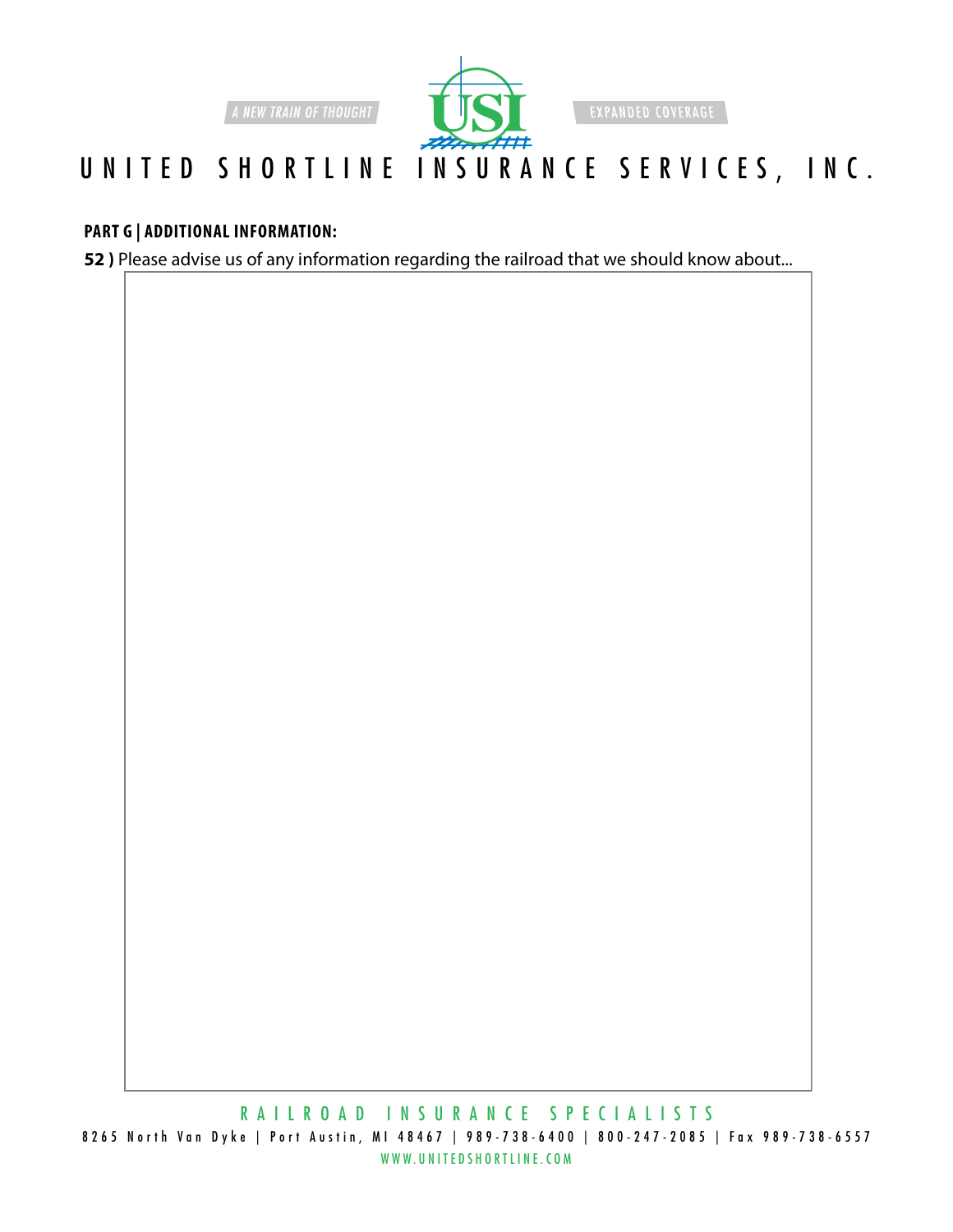

**EXPANDED COVERAGE** 

### UNITED SHORTLINE INSURANCE SERVICES, INC.

#### **Corporate Signature:**

The application declares that the statements and information set forth in this Application and in any attachments made hereto are true and no material facts have been suppressed or misstated.

The applicant agrees that the Insurance Company or its designee may make such inquiries with respect to the proposed insurance as are deemed necessary by the Insurance Company.

The Insurance Company reserves the right to amend the terms, conditions and limitations of any policy issued as a result of this Application if subsequent to the date of the Application, but prior to the inception date of such policy, there are any material changes to the information contained herein. In the event of such material changes as aforesaid, the Applicant agrees to give immediate written notice to the Insurance Company and the former insurer and such notice shall attach to and form part of this Application.

Signing this Application does not bind the Applicant of the Insurance Company to complete the insurance, but is agreed tat the statements and particulars contained in this Application shall be relied upon by the Insurance Company should a policy be issued an, in such case, the application shall form a part of the policy.

**I hereby certify that all incidents/accidents described in "Part F | Claims Information" have been reported in writing to the appropriate Insurance Company(ies) and recognize that failure to do so may be grounds for the Insurance Company with whom I am applying to deny coverage for any such incidents/accident.**

**\*PLEASE MAKE CERTAIN ALL QUESTIONS ARE ANSWERED AND THAT ALL APPLICABLE SUPPLEMENTAL FORMS ARE COMPLETED. \* MAKE CERTAIN YOU HAVE ATTACHED A COPY OF THE CURRENT LIABILITY CARRIERS POLIC Y AS WELL AS CURRENTLY VALUED LOSS RUNS.** 

| Signature of Applicant | Title                                       |
|------------------------|---------------------------------------------|
| Date                   | Effective Date Requested for this Insurance |

www.UnitedShortline.com 8265 N orth V an D yke | Port A ustin, MI 48467 | 989-738-6400 | 800-247-2085 | Fax 989-738-6557 RAILROAD IN S U RANCE SP ECIALI S T S